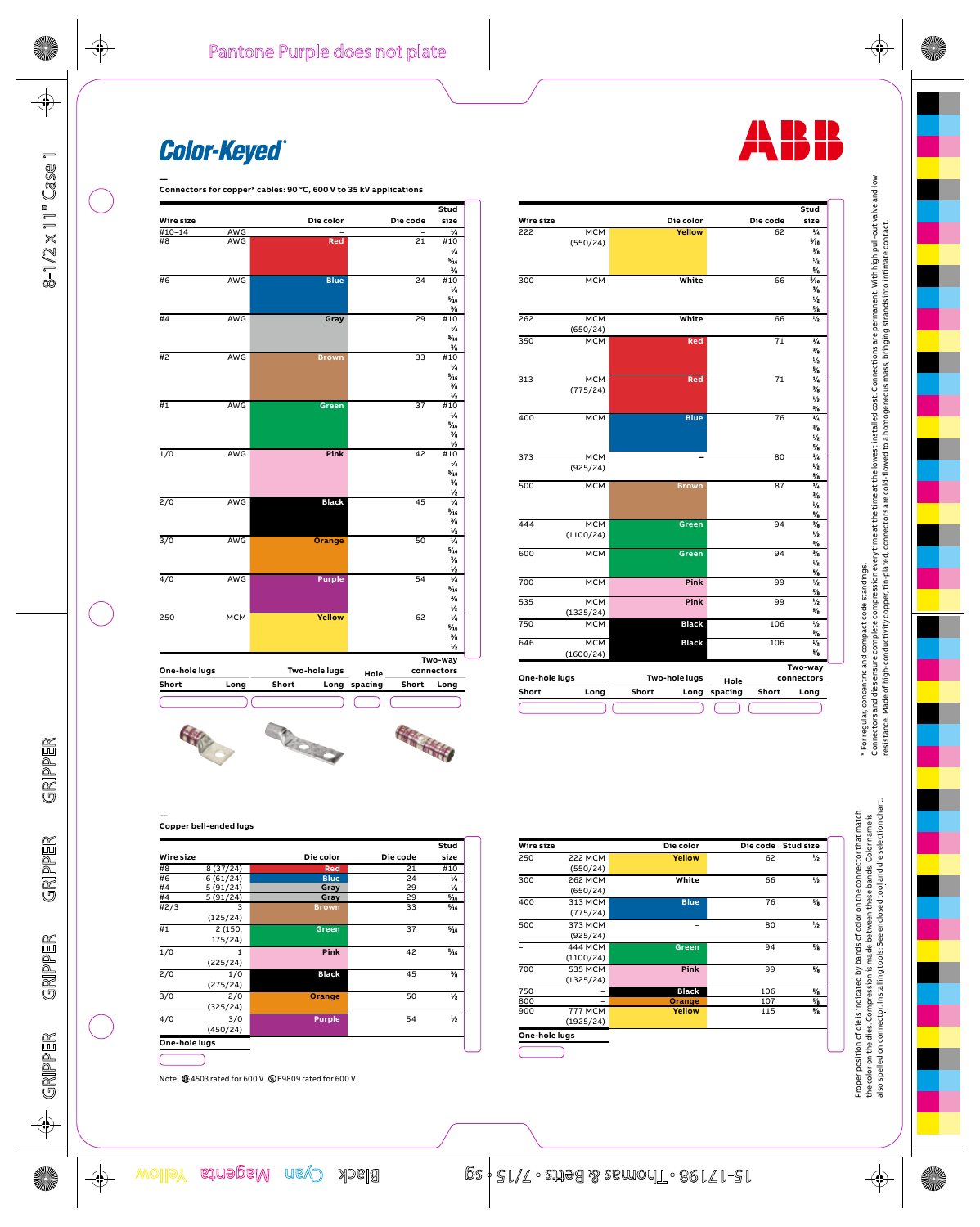| Pantone Purple does not plate |
|-------------------------------|
|                               |
|                               |
|                               |
|                               |
|                               |
|                               |
|                               |
|                               |

⊕

 $\phi$ 

 $8-1/2\times11^{w}\, \text{Silde}1$ 

| 54113            | 54913BE                      | 54275                    | 5486BBE                  | $1\%$                    | 54513 | 54813 |  |
|------------------|------------------------------|--------------------------|--------------------------|--------------------------|-------|-------|--|
| 54174            | -                            | 54213                    |                          | $\mathbf 1$              | 54513 | 54813 |  |
| 54173            |                              | $\overline{\phantom{a}}$ |                          | -                        | 54513 | 54813 |  |
| 54172-TB         |                              |                          |                          | $\overline{\phantom{0}}$ | 54513 | 54813 |  |
| 54170            | 54970BE                      | 54270                    | 54866BE                  | $1\%$                    | 54512 | 54812 |  |
| 54112            | $\qquad \qquad -$            | 54212                    | $\qquad \qquad -$        | 1                        | 54512 | 54812 |  |
| 54168            |                              | -                        |                          | $\qquad \qquad -$        | 54512 | 54812 |  |
| 54167            |                              | $\overline{\phantom{0}}$ | 54817BE                  | γ,                       | 54512 | 54812 |  |
| 54165-TB         | 54965BE                      | 54265                    | 54864BE                  | $1\%$                    | 54511 | 54811 |  |
| 54111            | $\overline{\phantom{a}}$     | 54211                    | 54816BE                  | $\mathbf 1$              | 54511 | 54811 |  |
| 54163-TB         | Ξ.                           | 54266                    | $\qquad \qquad -$        | $\mathbf 1$              | 54511 | 54811 |  |
| 54162-TB         |                              | $\overline{\phantom{a}}$ | 54815BE                  | $^{3}/$                  | 54511 | 54811 |  |
| 54160            | 54951BE                      | 54260                    | 54862BE                  | $1\%$                    | 54510 | 54810 |  |
| 54110            | 54910BE                      | 54210                    | $\overline{\phantom{a}}$ | $\mathbf{1}$             | 54510 | 54810 |  |
| 54158            | $\qquad \qquad \blacksquare$ | 54261                    |                          | $\gamma_{\rm s}$         | 54510 | 54810 |  |
| 54157            | $\overline{\phantom{m}}$     | $\sim$                   | 54814BE                  | $\frac{5}{2}$            | 45410 | 54810 |  |
| 54155-TB 54950BE |                              |                          |                          | -                        | 54509 | 54809 |  |
| 54109            | 54909BE                      | 54209                    | $\overline{\phantom{a}}$ | $\mathbf 1$              | 54509 | 54809 |  |
| 54153-TB         | 54949BE                      | 54255                    | 54860BE                  | $\frac{7}{6}$            | 54509 | 54809 |  |
| 54152-TB         | $\overline{a}$               | -                        | 54859BE                  | $\frac{5}{2}$            | 54509 | 54809 |  |
|                  | 54946BE                      |                          |                          | $\overline{a}$           | 54509 | 54809 |  |
| 54150            | $\qquad \qquad \blacksquare$ |                          | 54857BE                  | 1%                       | 54508 | 54808 |  |
| 54148            |                              |                          | $\overline{\phantom{0}}$ | $\overline{\phantom{0}}$ | 54508 | 54808 |  |
| 54147            | 54947BE                      | $\overline{\phantom{a}}$ | 54858BE                  | $\frac{7}{8}$            | 54508 | 54808 |  |
| 54108            | $\sim$ 100 $\pm$             | 54208                    | 54809BE                  | $\frac{5}{2}$            | 54508 | 54808 |  |
|                  | 54945BE                      | $\overline{\phantom{a}}$ |                          | $\overline{\phantom{a}}$ | 54508 | 54808 |  |
| 54145-TB         | -                            |                          | 54811BE                  | $1\%$                    | 54507 | 54807 |  |
| 54143-TB         |                              |                          | 54810BE                  | $1\%$                    | 54507 | 54807 |  |
| 54142-TB         | 54942BE                      | $\overline{\phantom{m}}$ | 54856BE                  | $\frac{3}{4}$            | 54507 | 54807 |  |
| 54107            | $\overline{\phantom{a}}$     | 54207                    | 54855BE                  | $\frac{5}{2}$            | 54507 | 54807 |  |
| $\sim$           | 54933BE                      |                          |                          | $\qquad \qquad -$        | 54507 | 54807 |  |
| 54140            | $\overline{\phantom{a}}$     |                          |                          | $\overline{a}$           | 54506 | 54806 |  |
| 54139            |                              |                          |                          | -                        | 54506 | 54806 |  |
| 54106            | 54906BE                      | 54206                    | 54854BE                  | $\frac{5}{2}$            | 54506 | 54806 |  |
| 54138            | 54908BE                      |                          |                          | -                        | 54506 | 54806 |  |
| 54136            | $\overline{\phantom{a}}$     |                          |                          | -                        | 54505 | 54805 |  |
| 54135            |                              |                          |                          | -                        | 54505 | 54805 |  |
| 54105            | 54905BE                      | 54205                    | 54852BE                  | $\frac{5}{2}$            | 54505 | 54805 |  |
| 54134            | 54904BE                      |                          |                          | -                        | 54505 | 54805 |  |
| 54132            | -                            |                          |                          | -                        | 54504 | 54804 |  |
| 54131            |                              |                          |                          | -                        | 54504 | 54804 |  |
| 54130            | 54930BE                      | 542040410                | 54850BE                  | $\frac{5}{2}$            | 54504 | 54804 |  |
| 54104            | 54929BE                      | 54204                    | $\overline{\phantom{0}}$ | $\frac{1}{2}$            | 54504 | 54804 |  |
| 54101            | 54901BE                      | 54201                    | 54801BE                  | $\frac{5}{2}$            |       |       |  |

|                          | 58184 58984BE                       |                   |                             |                                    |                          | 58524  |
|--------------------------|-------------------------------------|-------------------|-----------------------------|------------------------------------|--------------------------|--------|
|                          | $\overline{\phantom{a}}$            | $\sim$ $-$        | 58884BE                     | $1\%$                              | $\overline{\phantom{a}}$ | 58524  |
|                          | 54123-TB 54923BE                    | $\sim$            |                             | $\sim$ $\sim$                      | 54523TB                  | 54823  |
| $\sim$                   | 54922BE                             |                   | 54223 54880BE               | $1\%$                              | 54523TB                  | 54823  |
| 58182                    | 54923BE                             | $\sim$            | $\sim$                      | $\sim$                             | 53969                    | 54823  |
| $\sim$                   | 54922BE                             | 58281             |                             | $1\%$                              | 53969                    | 54823  |
| 54122-TB                 | $\overline{\phantom{a}}$            | $\sim$            |                             | $\sim$                             | 54522TB                  | $\sim$ |
| $\sim$                   | $\sim$                              |                   | 54291 54879BE               |                                    | 1% 54522TB               | $\sim$ |
| 54120                    | 54920BE                             | $\sim$ 100 $\sim$ | $\overline{\phantom{0}}$    | $\sim$                             | 54520                    | 54820  |
| $\sim$                   | 54921BE                             | 54289             | 54878BE                     | $1\%$                              | 54520                    | 54820  |
| $\sim$                   | $\sim$                              | 54220             | 54824BE                     | $\mathbf{1}$                       | 54520                    | 54820  |
| 58180                    | 54920BE                             | $\sim 100$        | $\sim$                      | $\sim$                             | 53968                    | 54820  |
| $\sim$                   | 54921BE                             |                   | 54289 54878BE               | $1\%$                              | 53968                    | 54820  |
| $\sim$                   | $\sim$                              | 54220             | 54824BE                     | $\mathbf{1}$                       | 53968                    | 54820  |
|                          | 54187    54919BE                    | $\sim$ $  \sim$   | Ξ.                          | $\sim$ .                           | 54518                    | 54818  |
| 54118                    | 54918BE                             | 54286             | 54876BE                     | $1\%$                              | 54518                    | 54818  |
| $\sim$                   | $\sim$ $-$                          | 54218             | $\sim$                      | $\mathbf{1}$                       | 54518                    | 54818  |
|                          | $\sim$                              | $\sim$ $ \sim$    | 54823BE                     | $\frac{3}{4}$                      | 54518                    | 54818  |
| $\sim$                   | 54919BE                             | $\sim$            | $\sim$ $-$                  | $\overline{\phantom{a}}$           | $\overline{a}$           | 54818  |
|                          |                                     |                   | 58177 54918BE 58277 54876BE | $1\%$                              | $\sim$                   | 54818  |
| $\sim$                   | $\overline{\phantom{0}}$            | $\sim$            | 54823BE                     | $\frac{3}{4}$                      | $\sim$ 100 $\mu$         | 54818  |
|                          | 54185 54917BE                       |                   | $\sim$                      | $\overline{\phantom{a}}$           | 54516                    | 54816  |
| 54116                    | 54916BE                             |                   | 54282 54874BE               | $1\%$                              | 54516                    | 54816  |
| $\overline{\phantom{a}}$ | $\sim$ 100 $\mu$                    | 54216             | 54821BE                     | $\mathbf{1}$                       | 54516                    | 54816  |
|                          | $\sim$                              | $\sim$            | 54822BE                     | $\frac{3}{4}$                      | 54516                    | 54816  |
| $\sim$                   | 54917BE                             | $\sim$            | $\sim$                      | $\overline{\phantom{a}}$           | $\sim$                   | 54816  |
|                          | 58171   54916BE                     | $\sim$            | 54874BE                     | $1\%$                              | $\sim$ $-$               | 54816  |
| $\sim$                   | $\overline{\phantom{0}}$            | 54216             | 54821BE                     | $\mathbf{1}$                       | $\sim$                   | 54816  |
| $\sim$                   | -                                   | $\sim$ $-$        | 54822BE                     | $\frac{3}{4}$                      | $\sim$                   | 54816  |
| 54183                    | $\sim$                              | $\sim$            | $\sim$ $-$                  | $\sim$                             | 54515                    | 54815  |
|                          | 54115    54915BE                    |                   | 54282 54872BE               | $1\%$                              | 54515                    | 54815  |
| $\overline{\phantom{0}}$ | $\blacksquare$                      | 54215             | $\sim$                      | $\mathbf{1}$                       | 54515                    | 54815  |
|                          | $\overline{\phantom{a}}$            | $\sim$ $-$        | 54820BE                     | $\frac{3}{4}$                      | 54515                    | 54815  |
|                          |                                     |                   |                             |                                    |                          |        |
| 58168                    | ۰.                                  |                   |                             |                                    |                          |        |
| 54181                    | $\overline{\phantom{a}}$            | $-$<br>$\sim$     | $\overline{\phantom{a}}$    | -<br>$\overline{\phantom{a}}$      | 54514                    | 54814  |
| 54114                    | 54914BE 54280 54870BE               |                   |                             | 1%                                 | 54514                    | 54814  |
| 54179                    | $-$                                 | 54214             | 54819BE                     | $\mathbf{1}$                       | 54514                    | 54814  |
| 54178                    |                                     |                   | $\overline{\phantom{0}}$    | $-$                                | 54514                    | 54814  |
| 58166                    |                                     | $\sim$            | $\sim$                      |                                    | 53964                    | 54813  |
| 58165                    | $\overline{\phantom{a}}$<br>54913BE |                   | 58265 54868BE               | $\overline{\phantom{a}}$<br>$1\%$  | 53964                    | 54813  |
| 58163                    |                                     |                   |                             |                                    | 53964                    | 54813  |
| 58162                    | -<br>$\overline{\phantom{a}}$       |                   |                             | $\sim$<br>$\overline{\phantom{a}}$ | 53964                    | 54813  |
|                          |                                     |                   |                             |                                    |                          |        |
| 58161                    | $\overline{\phantom{m}}$            |                   |                             | $\overline{\phantom{m}}$           | 53964                    | 54813  |

GRIPPER GRIPPER

 $\Rightarrow$ 

**STATE** 

 $\phi$ 

54126BS 54124BS 54123BS 54122BS 58180BS 58177BS 54185BS

54114BS 58165BS

54170BS 54165BS 54110BS 54153BS 54147BS 54142BS

54139BS 54106BS 54105BS 54104BS

€

III<br>40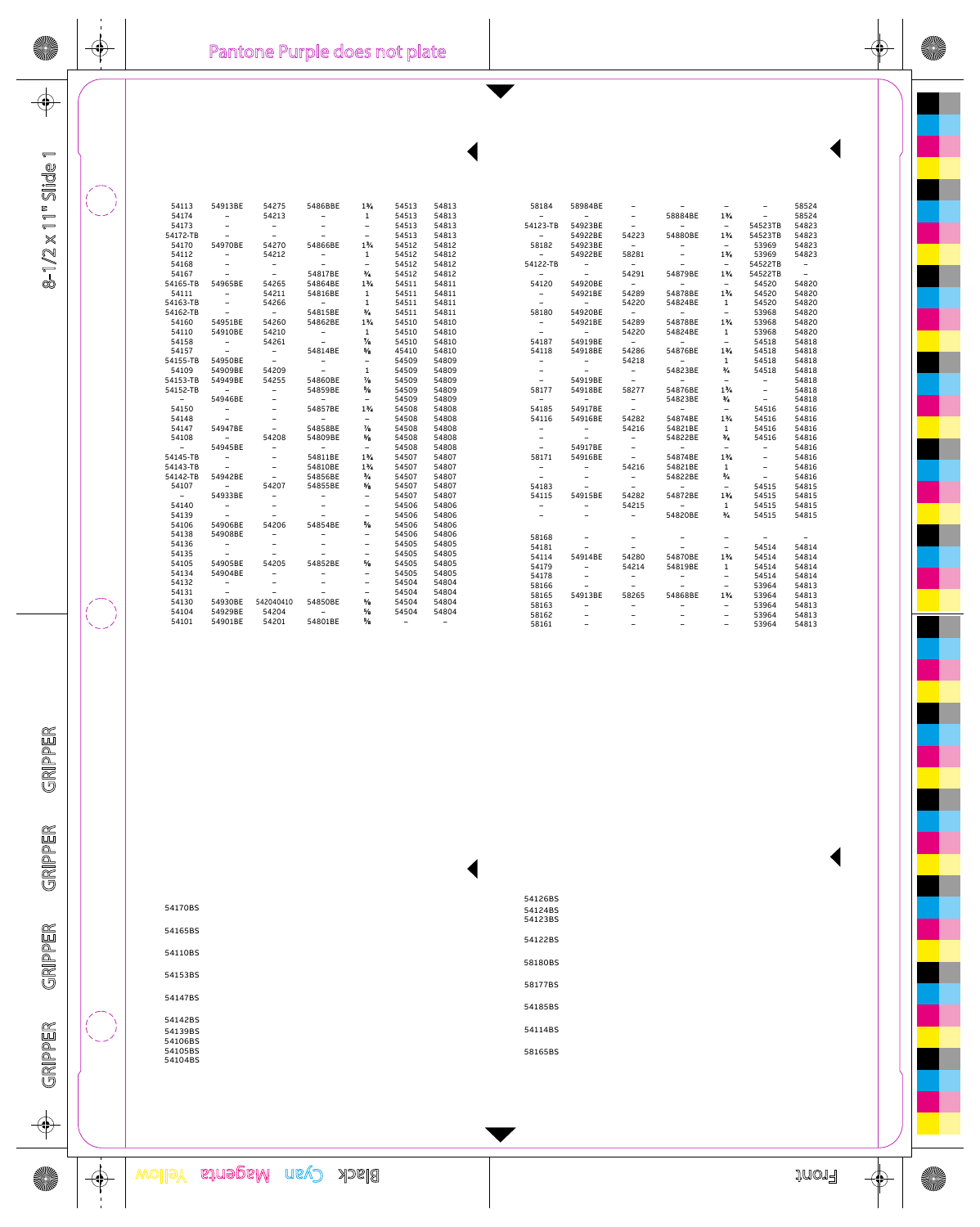

|               |               |               |                     | Stud                           |
|---------------|---------------|---------------|---------------------|--------------------------------|
| Wire size     |               | Die color     | Die code            | size                           |
| $\frac{3}{0}$ | AWG           | <b>Ruby</b>   | 60                  | $\overline{V}$                 |
|               |               |               |                     | $^{5}/16$                      |
|               |               |               |                     | $\frac{3}{2}$                  |
|               |               |               |                     | $\frac{1}{2}$                  |
| $\frac{4}{0}$ | AWG           | White         | 66                  | $^{5/16}$                      |
|               |               |               |                     | $\frac{3}{2}$                  |
|               |               |               |                     | $\frac{1}{2}$                  |
|               |               |               |                     | $\frac{5}{2}$                  |
| 250           | <b>MCM</b>    | Red           | $\overline{71}$     | $\frac{3}{2}$                  |
|               |               |               |                     | $\frac{1}{2}$                  |
|               |               |               |                     | $\frac{5}{2}$                  |
| 300           | <b>MCM</b>    | <b>Blue</b>   | 76                  | $\frac{5}{16}$                 |
|               |               |               |                     | $\frac{3}{2}$                  |
|               |               |               |                     | ℅                              |
| 350           | <b>MCM</b>    | <b>Brown</b>  | 87                  | $\overline{\frac{3}{2}}$       |
|               |               |               |                     | $\frac{1}{2}$                  |
|               |               |               |                     | $\frac{5}{6}$                  |
| 400           | <b>MCM</b>    | <b>Green</b>  | 94                  | $\frac{3}{2}$                  |
|               |               |               |                     | $\frac{1}{2}$                  |
| 500           | <b>MCM</b>    | Pink          | 99                  | $\frac{3}{2}$                  |
|               |               |               |                     | $\frac{1}{2}$                  |
|               |               |               |                     | $5/3$                          |
| 600           | <b>MCM</b>    | <b>Black</b>  | 106                 | $\frac{3}{2}$                  |
|               |               |               |                     | $\frac{1}{2}$                  |
|               | <b>MCM</b>    |               |                     | $\frac{5}{2}$                  |
| 700           |               | <b>Purple</b> | 112                 | $\frac{3}{2}$                  |
|               |               |               |                     | $\frac{1}{2}$                  |
| 750           | <b>MCM</b>    | Yellow        |                     | $\frac{5}{2}$<br>$\frac{3}{2}$ |
|               |               |               | 115                 |                                |
|               |               |               |                     | $\frac{1}{2}$                  |
|               |               |               |                     | $\frac{5}{2}$                  |
|               |               |               |                     | Two-way                        |
| One-hole lugs | Two-hole lugs |               | <b>Hole spacing</b> | connectors                     |







## **— Connectors for copper\* cables: 1- & 2-hole lug, two-way splices for up to 35 kV applications**

|     | Die color     | Die code            | Stud<br>size          |
|-----|---------------|---------------------|-----------------------|
| AWG | Gray          | 29                  | $^{3/2}$              |
| AWG | <b>Brown</b>  | 33                  | $\frac{3}{4}$         |
| AWG | Green         | 37                  | $^{3/2}$              |
| AWG | Pink          | 42                  | $\frac{3}{6}$         |
| AWG | <b>Black</b>  | 45                  | ₩                     |
| AWG | Orange        | 50                  | ₩                     |
| AWG | <b>Purple</b> | 54                  | ₩                     |
|     |               | <b>Hole spacing</b> | Two-way<br>connectors |
|     |               | Two-hole lugs       |                       |

### **Smart® tool range-taking features**

The Color-Keyed lugs and 2-way connectors when crimped with the Smart tools, cat. nos. TBMB-750, TBM8-750-M1, produce these range-taking capabilities:

| Copper             |              |                    | Aluminum     |
|--------------------|--------------|--------------------|--------------|
| Standard wire size | Range taking | Standard wire size | Range taking |
| 1/0 AWG            | #6-1/0 AWG   | 1/0 AWG            | #6-1/0 AWG   |
| 2/0 AWG            | #1-2/0 AWG   | 2/0 AWG            | #1-2/0 AWG   |
| 4/0 AWG            | #2-4/0 AWG   | 4/0 AWG            | #2-4/0 AWG   |
| 300 MCM            | #2/0-300 MCM | 300 MCM            | #2/0-300 MCM |
| 350 MCM            | 250-350 MCM  | 350 MCM            | 250-350 MCM  |
| 500 MCM            | 250-500 MCM  | 500 MCM            | 4/0-500MCM   |
| 750 MCM            | 500-750 MCM  | 750 MCM            | 500-750 MCM  |

# **— ABB Installation Products Inc.**

Electrification business 860 Ridge Lake Blvd. Memphis, TN 38120

**—** We reserve the right to make technical changes or modify the contents of this document without prior notice. With regard to purchase orders, the agreed particulars shall prevail. ABB Installation Products Inc. does not accept any responsibility whatsoever for potential errors or possible lack of information in this document.

## We reserve all rights in this document and in the subject matter and illustrations contained therein. Any reproduction or utilization of its contents – in whole or in parts – is forbidden without prior written consent of ABB Installation Products Inc. Copyright© 2020 ABB All rights reserved

**tnb.abb.com**

# Panchone Purple does not plate

| Wire size     |               | Die color    | Die code            | Stud<br>size  |
|---------------|---------------|--------------|---------------------|---------------|
| 250           | MCM           | Yellow       | 62                  | ₩             |
| 300           | <b>MCM</b>    | White        | 66                  | ₩             |
| 350           | MCM           | Red          | 71                  | ₩             |
| 400           | <b>MCM</b>    | <b>Blue</b>  | 76                  | ₩             |
| 500           | <b>MCM</b>    | <b>Brown</b> | 87                  | ₩             |
| 600           | <b>MCM</b>    | Green        | 94                  | ₩             |
| 750           | MCM           | <b>Black</b> | 106                 | $\frac{1}{2}$ |
|               |               |              |                     | Two-way       |
| One-hole lugs | Two-hole lugs |              | <b>Hole spacing</b> | connectors    |

\*For regular concentric and compact code strandings. Aluminum connectors are made of high-conductivity tin-plated wrought aluminum. These connectors are designed and approved for aluminum and copper conductors, performing equally well on both metals. The Color-Keyed aluminum connectors quickly identify the correct installing die for positive compressions. Hardened steel dies compress the connector around the cable, changing the round strands to hexagonal shapes and cold flowing the strands and connector into a solid homogeneous mass. Long compression areas ensure complete contact and multiple compressions prevent creep of the aluminum conductor. Connectors are filled with a high-temperature oxide inhibitor compound. Connectors are electro-tin-plated to prevent electrolytic corrosion when in contact with copper and ensure lowest contact resistance. Installing tools: See enclosed tool and die selection chart.

> 7TKK0011961.2020 7TKK001196 1.2020

> > ∉

GRIPPER

GRIPPER

GRIPPER

 $\bf \Phi$